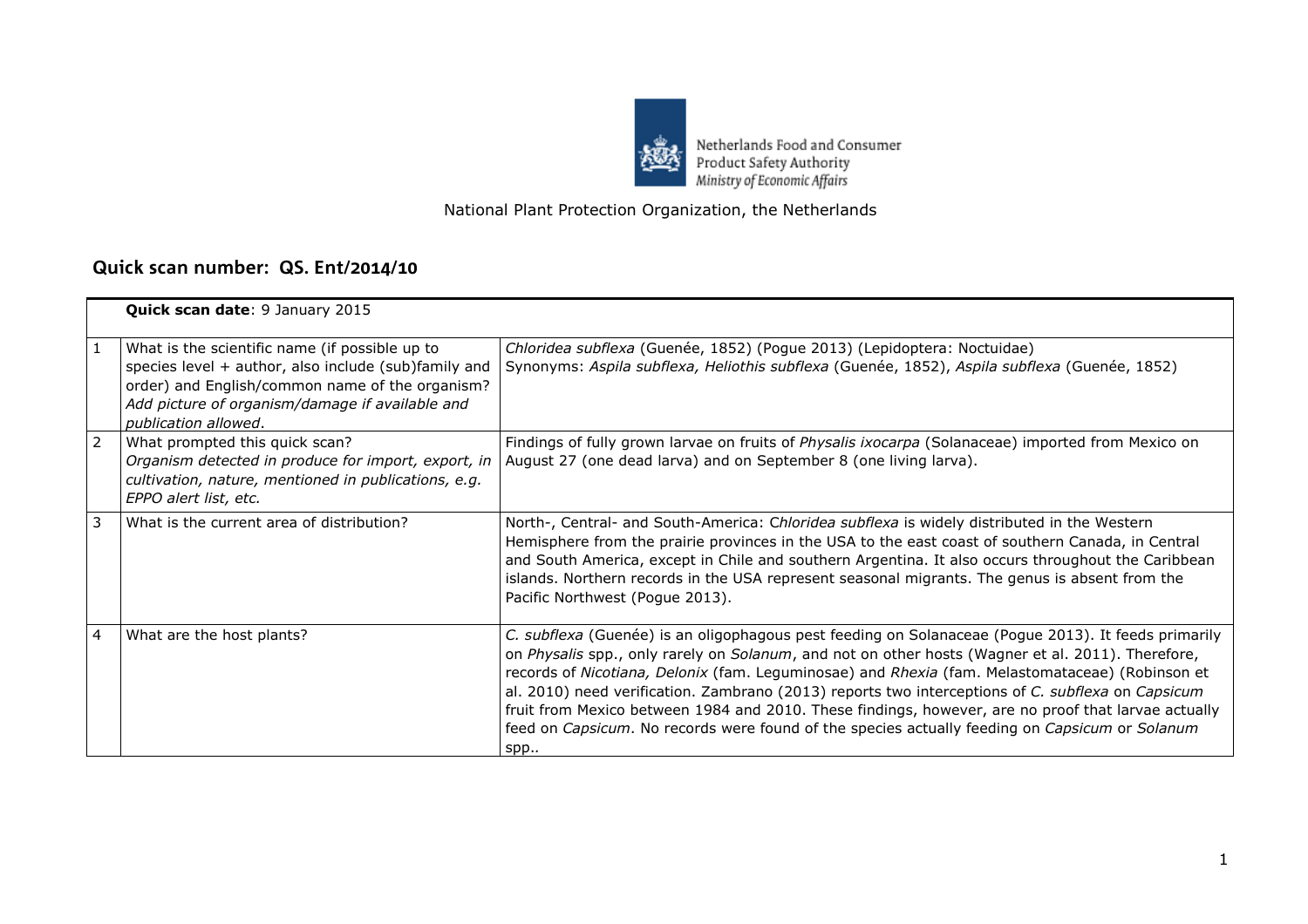| 5  | Does the organism cause any kind of plant damage<br>in the current area of distribution and/or does the<br>consignment demonstrate damage suspected to<br>have been caused by this organism?<br>Yes/no + plant species on which damage has been<br>reported + short description of symptoms.<br>Please indicate also when the organism is otherwise<br>harmful (e.g. predator, human/veterinary<br>pathogen vector, etc.). | C. subflexa feeds exclusively on the fruit (Benda et al. 2011). According to the inspector, the<br>consignment of the second finding showed relevant damage, likely to have been caused by<br>caterpillars. It was intended for export outside Europe but rejected by the exporter for quality<br>reasons.<br>In Argentina, C. subflexa was found the most harmful pest species on two Physalis species in field<br>trials because of its damage to the fruit (Bado et al. 2005). It is considered an occasional pest of<br>tomatillo (Physalis spp.) in Mexico (Pogue 2013). See also remarks under #12.                                                                                                                                           |
|----|----------------------------------------------------------------------------------------------------------------------------------------------------------------------------------------------------------------------------------------------------------------------------------------------------------------------------------------------------------------------------------------------------------------------------|-----------------------------------------------------------------------------------------------------------------------------------------------------------------------------------------------------------------------------------------------------------------------------------------------------------------------------------------------------------------------------------------------------------------------------------------------------------------------------------------------------------------------------------------------------------------------------------------------------------------------------------------------------------------------------------------------------------------------------------------------------|
| 6  | Assess the probability of establishment in the<br>Netherlands (NL) (i.e. the suitability of the<br>environment for establishment).<br>a. In greenhouses (low, medium, high)<br>b. Outdoors (low, medium, high)<br>c. Otherwise (e.g. storage facilities, human<br>environment)                                                                                                                                             | The probability of establishment in greenhouses is high if host plants would be present. The<br>probability of establishment outdoors is low given the climate and the limited presence of the<br>preferred host plants (Physalis spp.). In absence of Physalis spp., the organism might feed and<br>reproduce on Solanum spp. in stead. S. nigrum has for example been reported as a host plant<br>(Robinson et al., 2010) a species which is widely present in the Netherlands (but this is highly<br>uncertain). (Local) transient populations outdoors may occur if the species would become established<br>in warmer areas in Europe. These transient populations are expected to be local because of the<br>limited presence of Physalis spp. |
| 7  | Assess the probability of establishment in the EU<br>(i.e. the suitability of the environment for<br>establishment).                                                                                                                                                                                                                                                                                                       | The probability of establishment in the EU is estimated high: the climate in southern Europe is<br>suitable and host plants are present (e.g. as an ornamental in gardens).                                                                                                                                                                                                                                                                                                                                                                                                                                                                                                                                                                         |
| 8  | What are the possible pathways that can contribute<br>to spread of the organism after introduction? How<br>rapid is the organism expected to spread (by<br>natural dispersal and human activity)?                                                                                                                                                                                                                          | It is assessed that the species can rapidly spread after introduction. The adults are good flyers and<br>are known for their migratory behaviour (Wagner 2012). Young larvae may be overlooked easily in<br>consignments due to their hidden lifestyle (see question 9). Eggs are laid on the leaves and pupation<br>takes place outside the fruits and these life stages will normally not be present on fruits. They may be<br>present on plants for planting of host plants. Both pathways (natural and human assisted spread) will<br>support rapid spread after introduction.                                                                                                                                                                  |
| W  | Provide an assessment of the type and amount of<br>direct and indirect damage (e.g. lower quality,<br>lower production, export restrictions, threat to<br>biodiversity, etc.) likely to occur if the organism<br>would become established in NL and the EU,<br>respectively?                                                                                                                                               | As far as known, Physalis spp. are (mainly) grown as ornamental in the EU. Damage cause by C.<br>subflexa can lower the ornamental value of Physalis spp. Caterpillars feed on the fruit and are<br>therefore difficult to control (Oppenheim & Gould 2002). C. subflexa is not known to be on any<br>quarantine list.                                                                                                                                                                                                                                                                                                                                                                                                                              |
| 10 | Has the organism been detected on/in a product<br>other than plants for planting (e.g. cut flowers,<br>fruit, vegetables)?                                                                                                                                                                                                                                                                                                 | Yes                                                                                                                                                                                                                                                                                                                                                                                                                                                                                                                                                                                                                                                                                                                                                 |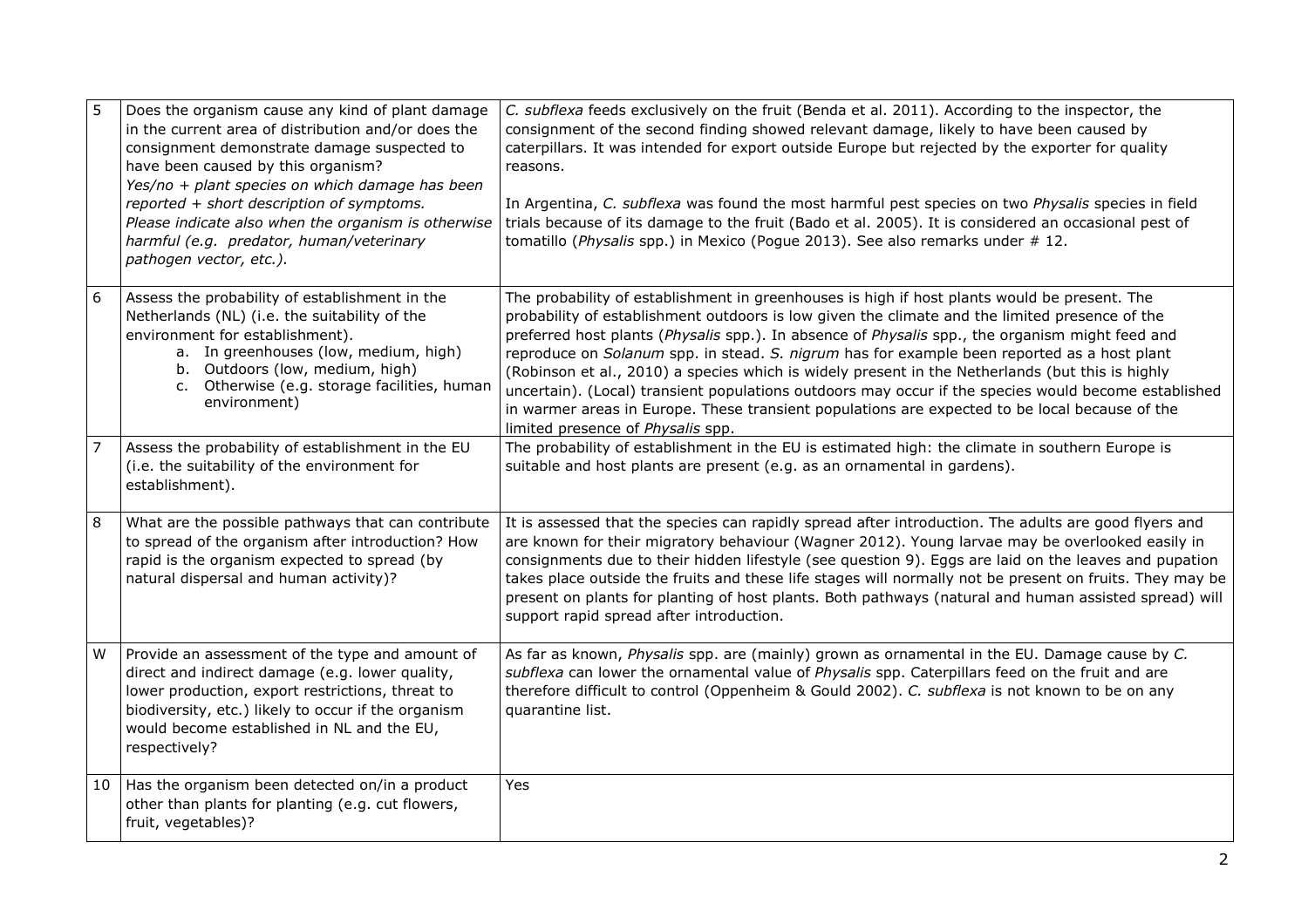|    | If "no", go to question 12                                                                                                                                                                                                                                     |                                                                                                                                                                                                                                                                                                                                                                                                                                                                                                                                                                                                                                                                                                                                                                                                                                                                                                                                                                                                                                                                                                                                                                                                                                                                                                                                                                                                                                                                                                                                                                                             |
|----|----------------------------------------------------------------------------------------------------------------------------------------------------------------------------------------------------------------------------------------------------------------|---------------------------------------------------------------------------------------------------------------------------------------------------------------------------------------------------------------------------------------------------------------------------------------------------------------------------------------------------------------------------------------------------------------------------------------------------------------------------------------------------------------------------------------------------------------------------------------------------------------------------------------------------------------------------------------------------------------------------------------------------------------------------------------------------------------------------------------------------------------------------------------------------------------------------------------------------------------------------------------------------------------------------------------------------------------------------------------------------------------------------------------------------------------------------------------------------------------------------------------------------------------------------------------------------------------------------------------------------------------------------------------------------------------------------------------------------------------------------------------------------------------------------------------------------------------------------------------------|
| 11 | If the organism has been found on/in a product<br>other than plants for planting (e.g. cut flowers,<br>fruit, vegetables), what is the probability of<br>introduction (entry + establishment)?<br>Only to be answered in case of an interception or a<br>find. | The probability of introduction is considered low: import of solanaceous plants for planting is<br>prohibited in the EU and consignments with fruits are transported directly to retailers. The probability<br>of introduction will be higher if consignments would be stored in the near vicinity of host plants for<br>prolonged periods of times allowing caterpillars to leave the fruit, pupate and mate.                                                                                                                                                                                                                                                                                                                                                                                                                                                                                                                                                                                                                                                                                                                                                                                                                                                                                                                                                                                                                                                                                                                                                                              |
| 12 | <b>Additional remarks</b>                                                                                                                                                                                                                                      | • The specialist C. subflexa shows a higher genetic variability between populations than e.g. the<br>generalist C. virescens (Groot et al. 2011), a pest on many agricultural crops including cotton,<br>tomato, soybean, tobacco, garbanzo bean and alfalfa (Graham & Robertson 1970; Waldvogel &<br>Gould 1990; Blanco et al. 2007).<br>• C. subflexa (Guenée) and C. tergemina (Felder & Rogenhofer) are both oligophagous on<br>Solanaceae and are sister species in a separate clade from C. virescens (Fabricius) (Poole et al.<br>1993). Both species are considered minor pests that feed on Solanaceae: C. tergemina is a pest on<br>tobacco in Venezuela and Colombia and C. subflexa is an occasional pest of tomatillo (Physalis<br>spp.) in Mexico.                                                                                                                                                                                                                                                                                                                                                                                                                                                                                                                                                                                                                                                                                                                                                                                                                            |
| 13 | References                                                                                                                                                                                                                                                     | • Ayala Sifontes JL (1982) Heliothis subflexa Guenee: a new species for Cuba. Centro Agricola 9(1):<br>101-104.<br>• Bado SG, Cerri AM, Vilella F (2005) Insectile fauna associated with two species of Physalis<br>(Solanaceae) cultures in Argentine. Boletin de Sanidad Vegetal, Plagas; 2005. 31(3):321-333.<br>• Benda ND, Brownie C, Schal C, Gould F (2011) Field observations of oviposition by a specialist<br>herbivore on plant parts and plant species unsuitable as larval food. Environmental Entomology<br>40(6): 1478-1486.<br>• CABI (2014) Crop Protection Compendium online. CAB International, Wallingford, UK.<br>http://www.cabi.org.ezproxy.library.wur.nl/cpc/datasheet/26773 [acc. Sep. 10, 2014]<br>• Gilligan TM, Passoa SC (2014) LepIntercept, An identification resource for intercepted Lepidoptera<br>larvae. Identification Technology Program (ITP), USDA-APHIS-PPQ-S&T, Fort Collins, CO. [acc. Sep<br>10 at www.lepintercept.org].<br>· Groot AT, Classen A, Inglis O, Blanco CA, Lopez J Jr, Teran Vargas A, Schal C, Heckel DG, Schofl G<br>(2011) Genetic differentiation across North America in the generalist moth Heliothis virescens and<br>the specialist H. subflexa. Molecular Ecology 20(13): 2676-2692.<br>• Moraes CM, de Mescher MC (2004) Biochemical crypsis in the avoidance of natural enemies by an<br>insect herbivore. Proceedings of the National Academy of Sciences of the United States of America<br>101(24): 8993-8997.<br>• Oppenheim SJ, Gould F (2002) Behavioral adaptations increase the value of enemy-free space for |